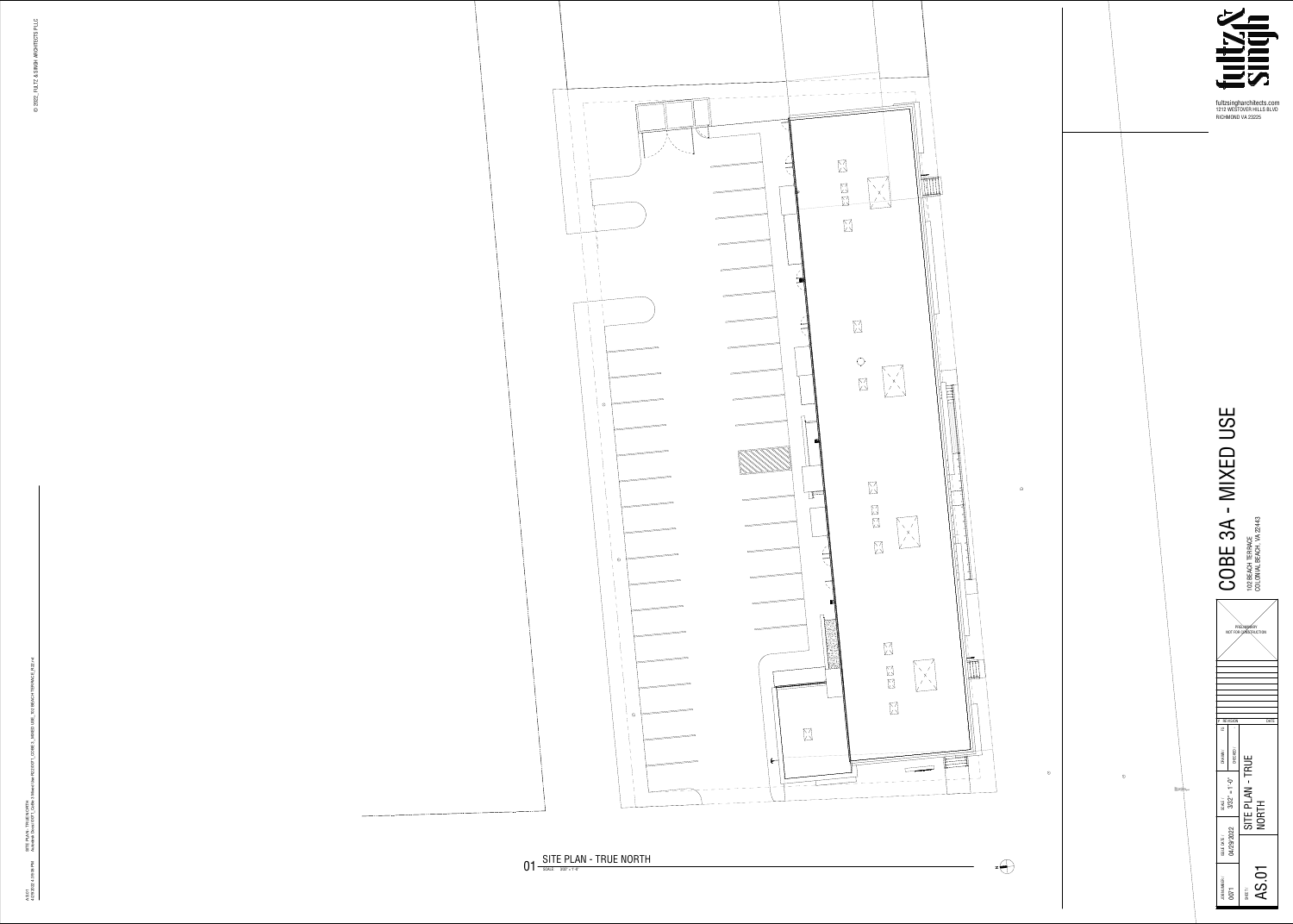

**fultzsingharchitects.com 1212 WESTOVER HILLS BLVD RICHMOND VA 23225**





**5 500 GALLON GROUND-MOUNTED PROPANE TANK, REF. CIVIL AND PLUMBING**

- **1 DUMSTER ENCLOSURE**
- **3 ELECTRICAL GEAR, REF. CIVIL AND ELECTRICAL 2 IN-GROUND GREASE TRAP, REF. CIVIL AND PLUMBING**
- **4 ELECTRICAL TRANSFORMER, REF. CIVIL AND ELECTRICAL**
- 
- **6 MAILBOX**
- **8 BIKE RACK 7 MONUMENTAL SIGN**
- **9 EXISTING POLE LIGHTS TO BE RELOCATED, REF. CIVIL AND ELECTRICAL DWGS**



## **PLAN NOTES**